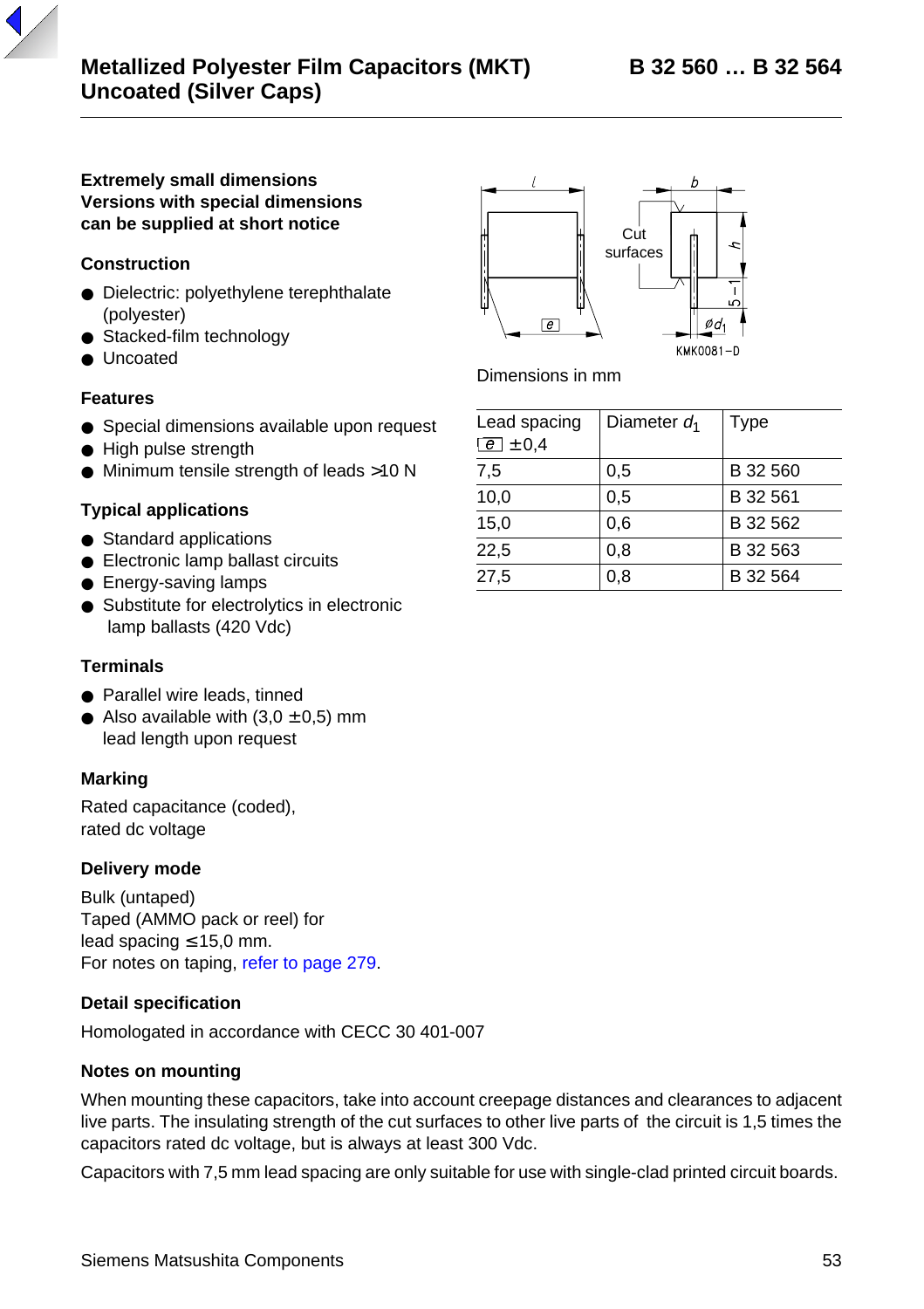# **Overview of available types**

<span id="page-1-0"></span>**MKT** 

| Lead<br>spacing  |                    |        | 7,5 mm   |         |         |                 | 10 mm   |          |         | 15 mm    |         |          |         | 22,5 mm |          |         | 27,5 mm |         |         |         |
|------------------|--------------------|--------|----------|---------|---------|-----------------|---------|----------|---------|----------|---------|----------|---------|---------|----------|---------|---------|---------|---------|---------|
| Type             |                    |        | B 32 560 |         |         |                 |         | B 32 561 |         | B 32 562 |         | B 32 563 |         |         | B 32 564 |         |         |         |         |         |
| Page             |                    | 55     |          |         |         | $\overline{57}$ |         |          |         | 58       |         |          |         | 59      |          |         | 60      |         |         |         |
| $\overline{1,0}$ | nF                 |        |          |         |         |                 |         |          |         |          |         |          |         |         |          |         |         |         |         |         |
| $\overline{1,5}$ | nF                 |        |          |         |         |                 |         |          |         |          |         |          |         |         |          |         |         |         |         |         |
| $\overline{2,2}$ | nF                 |        |          |         |         |                 |         |          |         |          |         |          |         |         |          |         |         |         |         |         |
| $\overline{3,3}$ | nF                 |        |          |         |         | 630 Vdc         |         |          |         |          |         |          |         |         |          |         |         |         |         |         |
| $\overline{4,7}$ | nF                 |        |          |         |         |                 |         |          |         |          |         |          |         |         |          |         |         |         |         |         |
| $\overline{6,8}$ | nF                 |        |          |         |         |                 |         |          |         |          |         |          |         |         |          |         |         |         |         |         |
| $\overline{10}$  | nF                 |        |          |         | 400 Vdc |                 |         |          |         |          |         |          |         |         |          |         |         |         |         |         |
| $\overline{15}$  | nF                 |        |          |         |         |                 |         |          |         |          |         |          |         |         |          |         |         |         |         |         |
| $\overline{22}$  | nF                 |        |          |         |         |                 |         |          |         |          |         |          |         |         |          |         |         |         |         |         |
| $\overline{33}$  | nF                 |        |          |         |         |                 |         |          |         |          |         |          |         |         |          |         |         |         |         |         |
| $\overline{47}$  | nF                 |        |          |         |         |                 |         |          | 400 Vdc |          |         |          |         |         |          |         |         |         |         |         |
| 68               | nF                 |        |          |         |         |                 |         |          |         |          |         |          |         |         |          |         |         |         |         |         |
| 0,10             | $\overline{\mu}$   |        |          | 250 Vdc |         |                 |         |          |         |          |         |          |         |         |          |         |         |         |         |         |
| $0,15$ $\mu$ F   |                    |        |          |         |         |                 |         | 250 Vdc  |         |          |         | 400 Vdc  |         |         |          |         |         |         |         |         |
| $0,22 \mu F$     |                    |        |          |         |         |                 |         |          |         |          |         |          | 630 Vdc |         |          |         |         |         |         |         |
| $0,33 \mu F$     |                    |        |          |         |         |                 |         |          |         |          |         |          |         |         |          |         |         |         |         |         |
| 0,47             | $\overline{\mu}$ F |        | 100 Vdc  |         |         |                 |         |          |         |          |         |          |         |         |          |         |         |         |         |         |
| $0,68$ $\mu$ F   |                    |        |          |         |         |                 | 100 Vdc |          |         |          | 250 Vdc |          |         |         |          | 400 Vdc |         |         |         |         |
| 1,0              | μF                 |        |          |         |         |                 |         |          |         |          |         |          |         |         |          |         |         |         |         |         |
| 1,5              | $\overline{\mu}$ F | 63 Vdc |          |         |         |                 |         |          |         |          |         |          |         |         | 250 Vdc  |         |         |         |         |         |
| $\overline{2,2}$ | $\mu$ F            |        |          |         |         |                 |         |          |         |          |         |          |         |         |          |         |         |         | 400 Vdc |         |
| $\overline{3,3}$ | μF                 |        |          |         |         |                 |         |          |         | 100 Vdc  |         |          |         |         |          |         |         | 250 Vdc |         |         |
| 4,7              | $\mu$ F            |        |          |         |         |                 |         |          |         |          |         |          |         |         |          |         |         |         |         |         |
| $\overline{5,6}$ | $\mu F^{1}$        |        |          |         |         |                 |         |          |         |          |         |          |         |         |          |         |         |         |         |         |
| 6,8              | $\overline{\mu F}$ |        |          |         |         |                 |         |          |         |          |         |          |         | 100 Vdc |          |         |         |         |         | 420 Vdc |
| $\overline{10}$  | $\overline{\mu F}$ |        |          |         |         |                 |         |          |         |          |         |          |         |         |          |         |         |         |         |         |
| $\overline{15}$  | $\overline{\mu}$ F |        |          |         |         |                 |         |          |         |          |         |          |         |         |          |         | 100 Vdc |         |         |         |
| $\overline{22}$  | $\overline{\mu}$ F |        |          |         |         |                 |         |          |         |          |         |          |         |         |          |         |         |         |         |         |
| $\overline{33}$  | $\overline{\mu}$ F |        |          |         |         |                 |         |          |         |          |         |          |         |         |          |         |         |         |         |         |
|                  |                    |        |          |         |         |                 |         |          |         |          |         |          |         |         |          |         |         |         |         |         |

<sup>1)</sup> For B 32 564, 420 Vdc only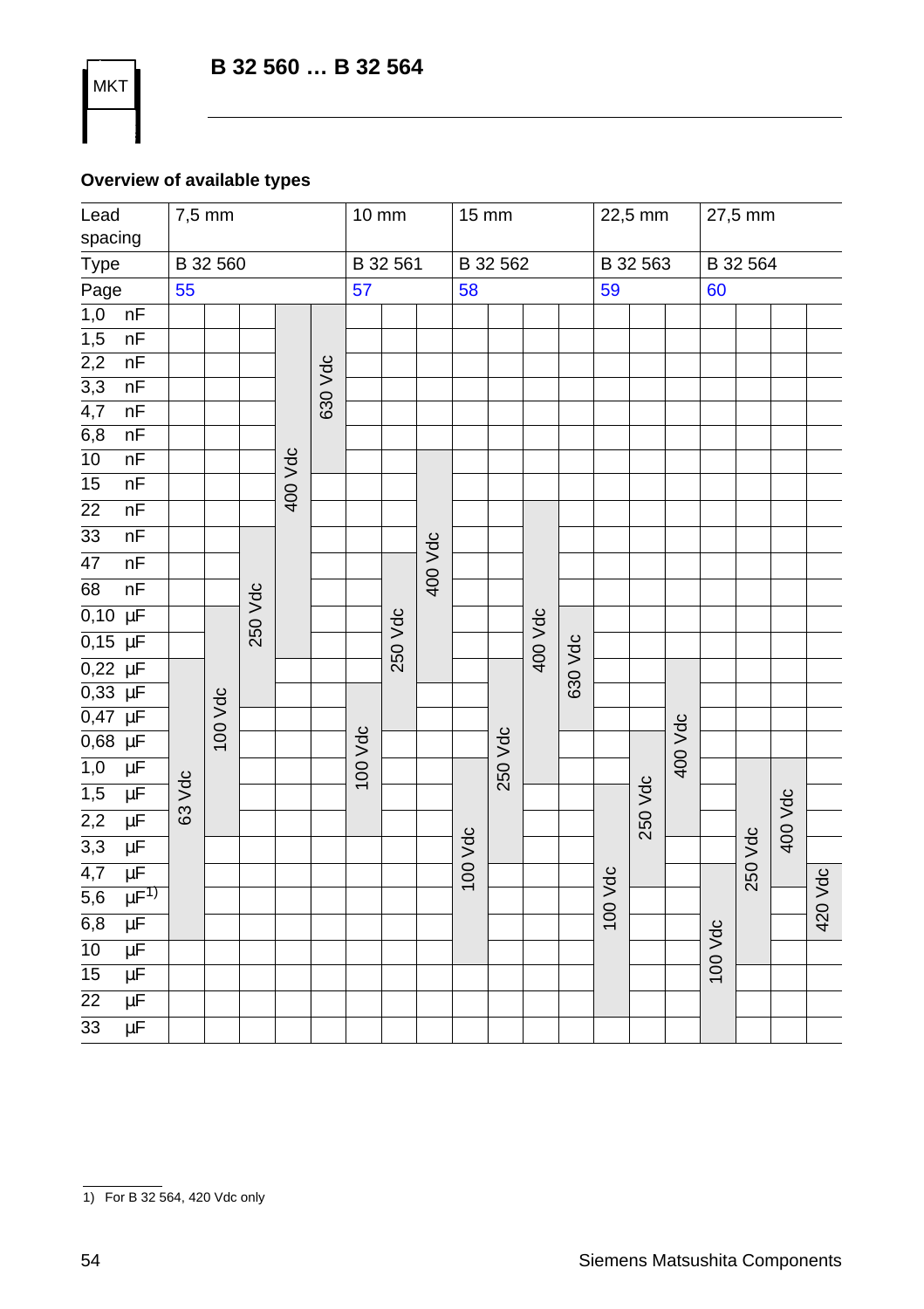

| $V_{\mathsf{R}}$    | $C_{R}$      | Maximum                       | Ordering code <sup>1)</sup> | Packing units (pcs)      |      |         |
|---------------------|--------------|-------------------------------|-----------------------------|--------------------------|------|---------|
| $(V_{\text{rms}},$  |              | dimensions                    |                             | Ammo                     | Reel | Untaped |
| $f \leq 60$ Hz)     |              | $b \times h \times l$ (mm)    |                             | pack                     |      |         |
| 63 Vdc              | $0,22 \mu F$ | $2.5 \times 5.2 \times 9.0$   | B32560-J224-+               | 2)                       | 2)   | 2500    |
| $(40$ Vac)          | $0,33 \mu F$ | $2,5 \times 5,6 \times 9,0$   | B32560-J334-+               | 2)                       | 2)   | 2500    |
|                     | $0,47 \mu F$ | $2,6 \times 5,8 \times 9,0$   | B32560-J474-+***            | 3250                     | 2600 | 2000    |
|                     | $0,68 \mu F$ | $3,2 \times 6,2 \times 9,0$   | B32560-J684-+***            | 2850                     | 2300 | 1500    |
|                     | $1,0 \mu F$  | $4.0 \times 6.8 \times 9.0$   | B32560-J105-+***            | 2200                     | 1800 | 1000    |
|                     | $1,5 \mu F$  | $5.1 \times 7.6 \times 9.0$   | B32560-J155-+***            | 1700                     | 1400 | 500     |
|                     | $2,2 \mu F$  | $6.5 \times 8.2 \times 9.0$   | B32560-J225-+***            | 1300                     | 1100 | 500     |
|                     | $3,3 \mu F$  | $8.5 \times 9.1 \times 9.0$   | B32560-J335-+               | -                        |      | 350     |
|                     | $4.7 \mu F$  | $9.8 \times 11.0 \times 9.0$  | B32560-J475-+               |                          |      | 250     |
|                     | $6,8 \mu F$  | $11.5 \times 13.3 \times 9.0$ | B32560-J685-+               | -                        |      | 150     |
| 100 Vdc             | $0.10 \mu F$ | $2.5 \times 4.7 \times 9.0$   | B32560-J1104-+              | 2)                       | 2)   | 3000    |
| $(63 \text{ Vac})$  | $0,15 \mu F$ | $2.5 \times 4.7 \times 9.0$   | B32560-J1154-+              | 2)                       | 2)   | 3000    |
|                     | $0.22 \mu F$ | $2.5 \times 5.1 \times 9.0$   | B32560-J1224-+***           | 3400                     | 2700 | 2000    |
|                     | $0.33 \mu F$ | $2.7 \times 5.7 \times 9.0$   | B32560-J1334-+***           | 3100                     | 2500 | 1500    |
|                     | $0,47 \mu F$ | $3,4 \times 6,1 \times 9,0$   | B32560-J1474-+***           | 2500                     | 2000 | 1200    |
|                     | $0.68 \mu F$ | $4.2 \times 6.5 \times 9.0$   | B32560-J1684-+***           | 2000                     | 1600 | 1000    |
|                     | $1,0 \mu F$  | $5.5 \times 7.0 \times 9.0$   | B32560-J1105-+***           | 1600                     | 1300 | 500     |
|                     | $1,5 \mu F$  | $6.7 \times 8.2 \times 9.0$   | B32560-J1155-+              | -                        | -    | 400     |
|                     | $2,2 \mu F$  | $8,5 \times 9,2 \times 9,0$   | B32560-J1225-+              | $\overline{\phantom{0}}$ |      | 300     |
| 250 Vdc             | 33 nF        | $2.5 \times 4.8 \times 9.0$   | B32560-J3333-+              | 2)                       | 2)   | 3000    |
| $(160 \text{ Vac})$ | 47 nF        | $2,5 \times 5,2 \times 9,0$   | B32560-J3473-+***           | 3500                     | 2800 | 2300    |
|                     | 68 nF        | $2.6 \times 5.7 \times 9.0$   | B32560-J3683-+***           | 3400                     | 2700 | 1700    |
|                     | $0,10 \mu F$ | $3,2 \times 6,1 \times 9,0$   | B32560-J3104-+***           | 2650                     | 2200 | 1200    |
|                     | $0,15 \mu F$ | $3,9 \times 7,0 \times 9,0$   | B32560-J3154-+***           | 2150                     | 1800 | 1000    |
|                     | $0.22 \mu F$ | $4.9 \times 7.5 \times 9.0$   | B32560-J3224-+***           | 1750                     | 1400 | 650     |
|                     | $0.33 \mu F$ | $6.4 \times 8.2 \times 9.0$   | B32560-J3334-+              |                          |      | 500     |

# <span id="page-2-0"></span>**Ordering codes and packing units, lead spacing 7,5 mm**

Capacitance tolerance:  $\pm 20 \%$   $\hat{=}$  M,  $\pm 10 \%$   $\hat{=}$  K,  $\pm 5 \%$   $\hat{=}$  J

Special dimensions available upon request. For corresponding design rules, [refer to page 238](#page-7-1).

1) Replace the + by the code letter for the required capacitance tolerance.<br>Replace the \*\*\* by the code number for the required packing: Ammo pack = 289, reel = 189 The ordering code for untaped components ends after the tolerance code letter.

2) Taping upon request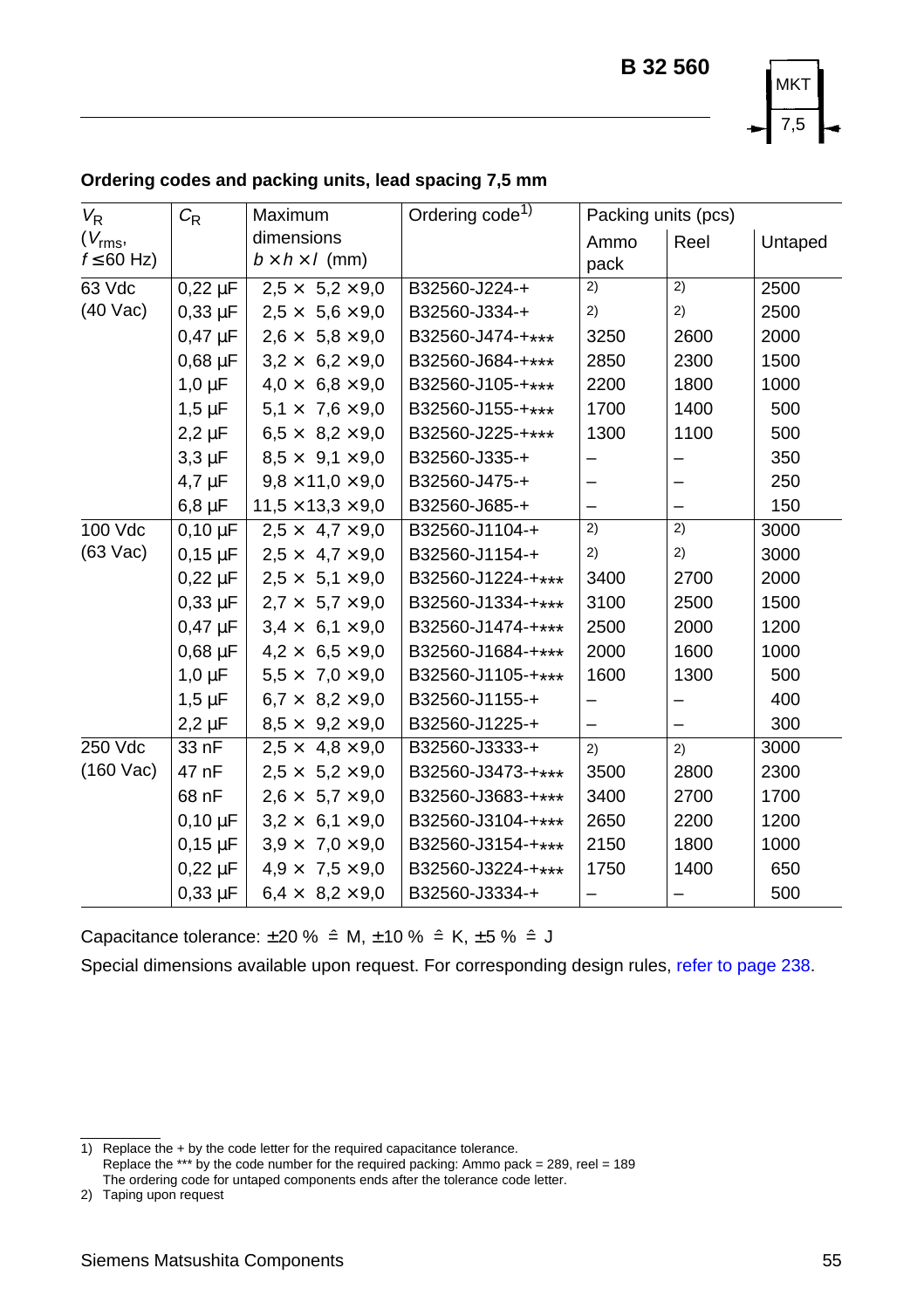

# **Ordering codes and packing units, lead spacing 7,5 mm**

| $V_{\mathsf{R}}$    | $C_{\mathsf{R}}$  | Maximum                     | Ordering code <sup>1)</sup> | Packing units (pcs) |      |         |
|---------------------|-------------------|-----------------------------|-----------------------------|---------------------|------|---------|
| $(V_{\text{rms}},$  |                   | dimensions                  |                             | Ammo                | Reel | Untaped |
| $f \leq 60$ Hz)     |                   | $b \times h \times l$ (mm)  |                             | pack                |      |         |
| 400 Vdc             | $1,0$ nF          | $2.5 \times 5.5 \times 9.0$ | B32560-J6102-+              | 2)                  | 2)   | 2300    |
| $(200 \text{ Vac})$ | $1,5$ nF          | $2.5 \times 5.5 \times 9.0$ | B32560-J6152-+***           | 3500                | 2900 | 2000    |
|                     | $2,2$ nF          | $2,5 \times 5,5 \times 9,0$ | B32560-J6222-+***           | 3700                | 3000 | 2100    |
|                     | 3.3 <sub>nP</sub> | $2.5 \times 5.5 \times 9.0$ | B32560-J6332-+***           | 3400                | 2800 | 2000    |
|                     | 4,7 nF            | $2.5 \times 5.5 \times 9.0$ | B32560-J6472-+***           | 3700                | 3000 | 2000    |
|                     | $6,8$ nF          | $2,5 \times 5,5 \times 9,0$ | B32560-J6682-+***           | 3700                | 3000 | 2000    |
|                     | 10nF              | $2.5 \times 5.5 \times 9.0$ | B32560-J6103-+***           | 3500                | 2800 | 2200    |
|                     | 15 nF             | $2.5 \times 5.5 \times 9.0$ | B32560-J6153-+***           | 3500                | 2800 | 2500    |
|                     | 22 nF             | $2.5 \times 5.5 \times 9.0$ | B32560-J6223-+***           | 3400                | 2700 | 2300    |
|                     | 33 nF             | $2.6 \times 6.0 \times 9.0$ | B32560-J6333-+***           | 3400                | 2700 | 1600    |
|                     | 47 nF             | $3.2 \times 6.5 \times 9.0$ | B32560-J6473-+***           | 2650                | 2200 | 1200    |
|                     | 68 nF             | $3.8 \times 7.3 \times 9.0$ | B32560-J6683-+***           | 2250                | 1900 | 1000    |
|                     | $0,10 \mu F$      | $4.9 \times 7.7 \times 9.0$ | B32560-J6104-+***           | 1750                | 1400 | 500     |
|                     | $0,15 \mu F$      | $6,5 \times 8,2 \times 9,0$ | B32560-J6154-+              |                     |      | 500     |
| 630 Vdc             | $1,0 \nF$         | $2,5 \times 5,5 \times 9,0$ | B32560-J8102-+              | 2)                  | 2)   | 2300    |
| (400 Vac)           | $1,5$ nF          | $2.5 \times 5.5 \times 9.0$ | B32560-J8152-+***           | 3500                | 2900 | 2000    |
|                     | $2,2$ nF          | $2,5 \times 5,5 \times 9,0$ | B32560-J8222-+***           | 3700                | 3000 | 2100    |
|                     | $3,3$ nF          | $2,5 \times 5,5 \times 9,0$ | B32560-J8332-+***           | 3400                | 2800 | 2000    |
|                     | 4,7 nF            | $2,5 \times 5,5 \times 9,0$ | B32560-J8472-+***           | 3400                | 2700 | 1800    |
|                     | $6,8$ nF          | $3,2 \times 6,5 \times 9,0$ | B32560-J8682-+***           | 2900                | 2400 | 1300    |
|                     | 10 nF             | $3,8 \times 7,5 \times 9,0$ | B32560-J8103-+***           | 2400                | 2000 | 1000    |

Capacitance tolerance:  $\pm 20$  %  $\hat{=}$  M,  $\pm 10$  %  $\hat{=}$  K,  $\pm 5$  %  $\hat{=}$  J

Special dimensions available upon request. For corresponding design rules, [refer to page 238](#page-7-1).

2) Taping upon request

<sup>1)</sup> Replace the + by the code letter for the required capacitance tolerance. Replace the \*\*\* by the code number for the required packing: Ammo pack = 289, reel = 189 The ordering code for untaped components ends after the tolerance code letter.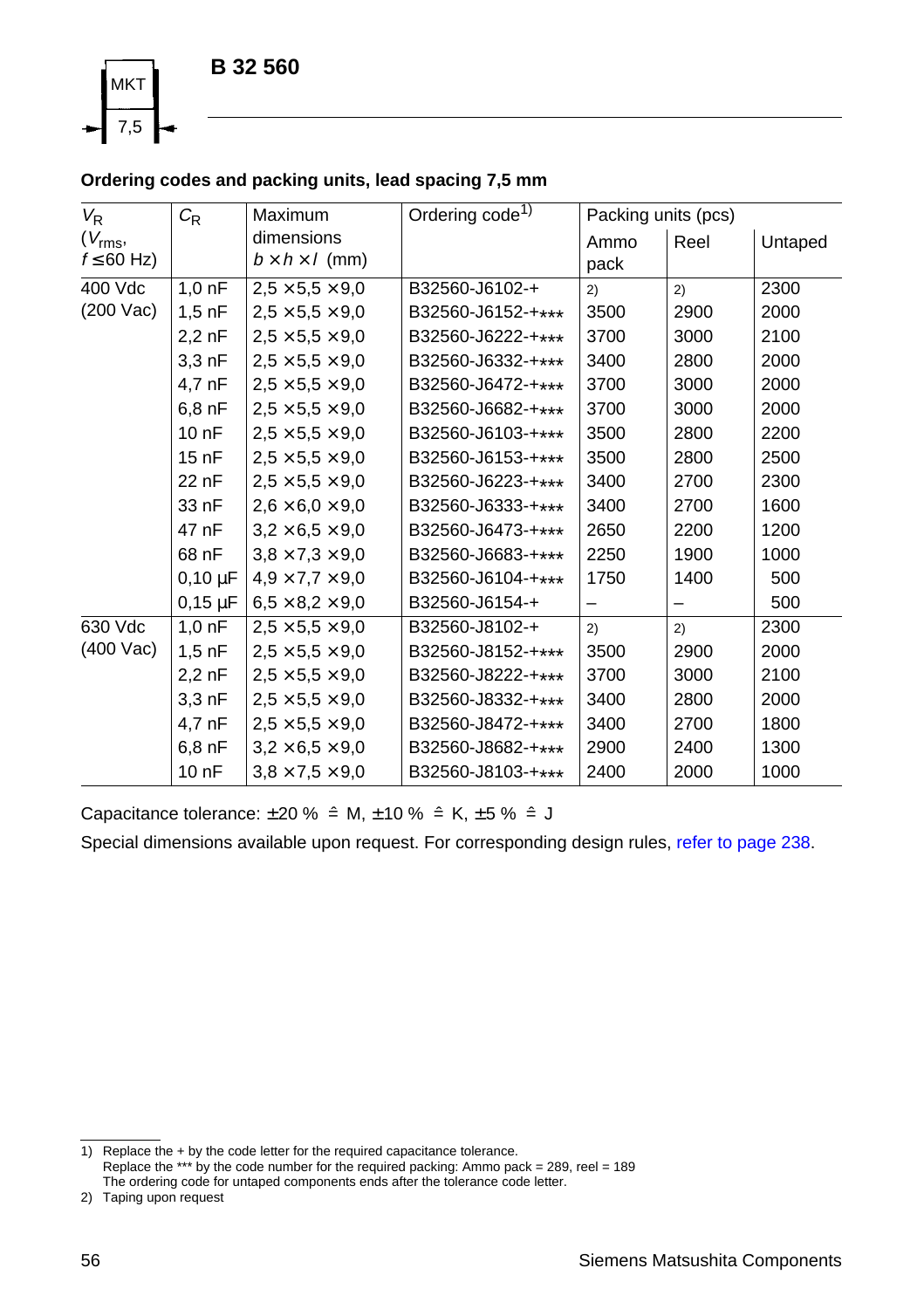

| $V_{\mathsf{R}}$    | $C_{\mathsf{R}}$ | <b>Maximum</b>               | Ordering code <sup>1)</sup> | Packing units (pcs) |      |         |
|---------------------|------------------|------------------------------|-----------------------------|---------------------|------|---------|
| $(V_{\text{rms}},$  |                  | dimensions                   |                             | Ammo                | Reel | Untaped |
| $f \leq 60$ Hz)     |                  | $b \times h \times l$ (mm)   |                             | pack                |      |         |
| 100 Vdc             | $0.33 \mu F$     | $2.5 \times 5.2 \times 11.5$ | B32561-J1334-+***           | 1750                | 2400 | 1600    |
| $(63 \text{ Vac})$  | $0,47 \mu F$     | $2.9 \times 5.8 \times 11.5$ | B32561-J1474-+***           | 1560                | 2300 | 1200    |
|                     | $0,68 \mu F$     | $3,6 \times 6,3 \times 11,5$ | B32561-J1684-+***           | 1260                | 2000 | 1000    |
|                     | $1,0 \mu F$      | $4.5 \times 6.9 \times 11.5$ | B32561-J1105-+***           | 1050                | 1500 | 500     |
|                     | $1,5 \mu F$      | $5.6 \times 7.8 \times 11.5$ | B32561-J1155-+***           | 810                 | 1200 | 500     |
|                     | $2,2 \mu F$      | $6,9 \times 9,0 \times 11,5$ | B32561-J1225-+              |                     |      | 400     |
| 250 Vdc             | 47 nF            | $2.5 \times 4.4 \times 11.5$ | B32561-J3473-+              | 2)                  | 2)   | 2300    |
| $(160 \text{ Vac})$ | 68 nF            | $2.5 \times 4.8 \times 11.5$ | B32561-J3683-+***           | 1760                | 2400 | 1800    |
|                     | $0.10 \mu F$     | $2,8 \times 5,3 \times 11,5$ | B32561-J3104-+***           | 1600                | 2300 | 1300    |
|                     | $0,15 \,\mu F$   | $3.3 \times 6.0 \times 11.5$ | B32561-J3154-+***           | 1300                | 2000 | 1000    |
|                     | $0,22 \mu F$     | $4.2 \times 6.6 \times 11.5$ | B32561-J3224-+***           | 1040                | 1600 | 700     |
|                     | $0,33 \mu F$     | $5,2 \times 7,5 \times 11,5$ | B32561-J3334-+***           | 850                 | 1300 | 500     |
|                     | $0,47 \mu F$     | $6,3 \times 8,5 \times 11,5$ | B32561-J3474-+***           | 700                 | 1000 | 400     |
| 400 Vdc             | 10 nF            | $2.5 \times 5.1 \times 11.5$ | B32561-J6103-+***           | 1760                | 2400 | 1700    |
| $(200 \text{ Vac})$ | 15nF             | $2,5 \times 5,1 \times 11,5$ | B32561-J6153-+***           | 1830                | 2500 | 2000    |
|                     | 22 nF            | $2.5 \times 5.1 \times 11.5$ | B32561-J6223-+***           | 1830                | 2500 | 2000    |
|                     | 33 nF            | $2,5 \times 5,1 \times 11,5$ | B32561-J6333-+***           | 1760                | 2400 | 1700    |
|                     | 47 nF            | $2,6 \times 6,0 \times 11,5$ | B32561-J6473-+***           | 1760                | 2400 | 1300    |
|                     | 68 nF            | $3,2 \times 6,6 \times 11,5$ | B32561-J6683-+***           | 1390                | 2100 | 1000    |
|                     | $0.10 \mu F$     | $4.0 \times 6.9 \times 11.5$ | B32561-J6104-+***           | 1090                | 1700 | 700     |
|                     | $0,15 \mu F$     | $5,2 \times 7,7 \times 11,5$ | B32561-J6154-+***           | 850                 | 1300 | 500     |
|                     | $0.22 \mu F$     | $6.6 \times 8.5 \times 11.5$ | B32561-J6224-+              |                     |      | 300     |

# <span id="page-4-0"></span>**Ordering codes and packing units, lead spacing 10 mm**

Capacitance tolerance:  $\pm 20 \%$   $\hat{=}$  M,  $\pm 10 \%$   $\hat{=}$  K,  $\pm 5 \%$   $\hat{=}$  J

<sup>1)</sup> Replace the + by the code letter for the required capacitance tolerance. Replace the \*\*\* by the code number for the required packing: Ammo pack = 289, reel = 189 The ordering code for untaped components ends after the tolerance code letter.

<sup>2)</sup> Taping upon request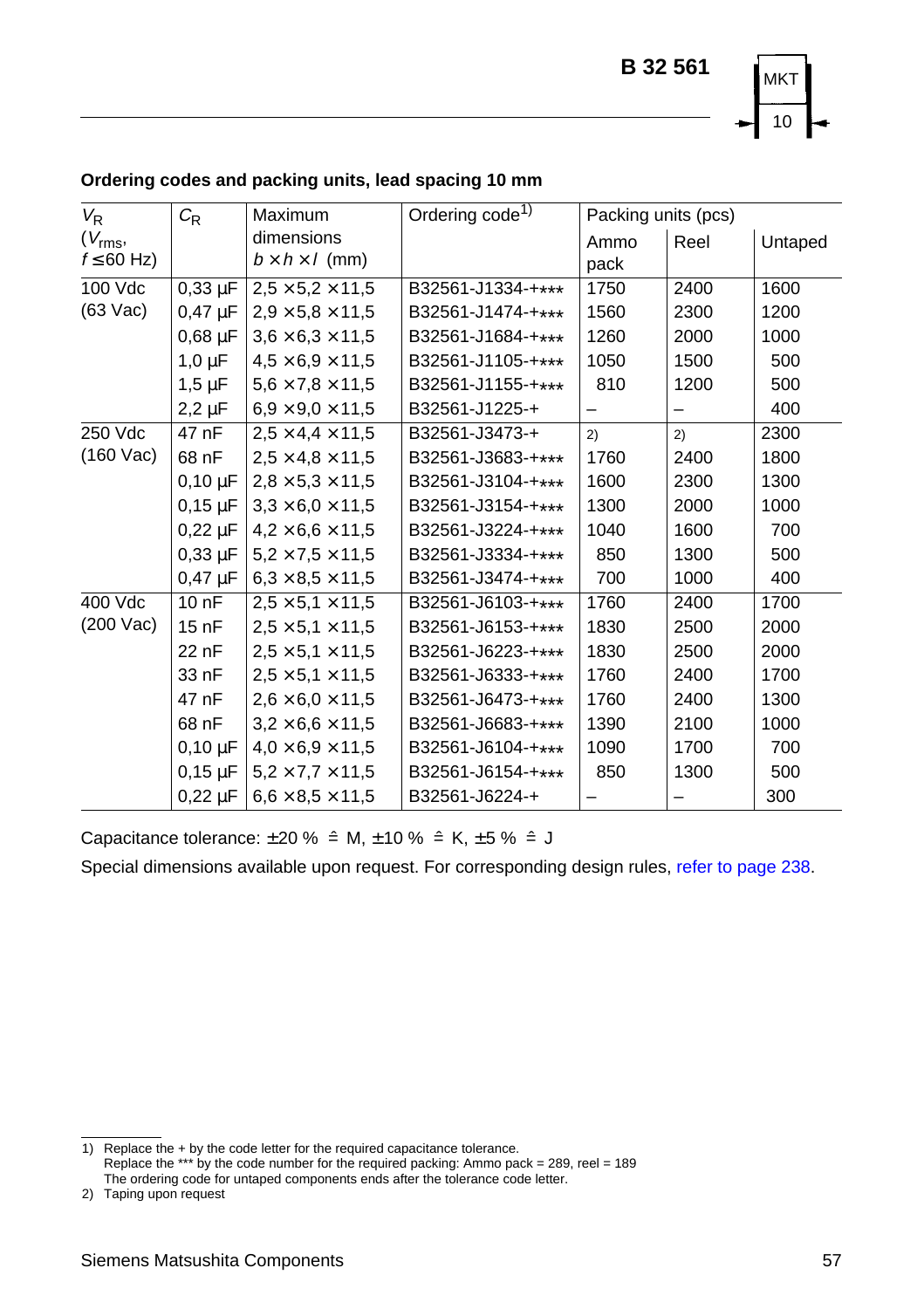<span id="page-5-0"></span>

# **Ordering codes and packing units, lead spacing 15 mm**

| $V_{\mathsf{R}}$    | $C_{\mathsf{R}}$ | Maximum                        | Ordering code <sup>1)</sup> | Packing units (pcs)      |      |         |
|---------------------|------------------|--------------------------------|-----------------------------|--------------------------|------|---------|
| $(V_{\text{rms}},$  |                  | dimensions                     |                             | Ammo<br>Reel             |      | Untaped |
| $f \leq 60$ Hz)     |                  | $b \times h \times l$ (mm)     |                             | pack                     |      |         |
| 100 Vdc             | $1,0 \mu F$      | $3.2 \times 6.3 \times 16.5$   | B32562-J1105-+***           | 1750                     | 2000 | 1500    |
| $(63 \text{ Vac})$  | $1,5 \mu F$      | $4.0 \times 7.3 \times 16.5$   | B32562-J1155-+***           | 1460                     | 1500 | 1000    |
|                     | $2,2 \mu F$      | $4,9 \times 8,0 \times 16,5$   | B32562-J1225-+***           | 1190                     | 1300 | 800     |
|                     | $3,3 \mu F$      | $6.0 \times 9.3 \times 16.5$   | B32562-J1335-+***           | 960                      | 1000 | 500     |
|                     | $4,7 \mu F$      | $7.3 \times 10.6 \times 16.5$  | B32562-J1475-+***           | 790                      | 900  | 400     |
|                     | $6,8 \mu F$      | $9,0 \times 11,8 \times 16,5$  | B32562-J1685-+***           | 640                      | 700  | 290     |
|                     | $10 \mu F$       | $11,8 \times 13,0 \times 16,5$ | B32562-J1106-+              |                          |      | 200     |
| 250 Vdc             | $0,22 \mu F$     | $3.2 \times 5.6 \times 16.5$   | B32562-J3224-+***           | 1750                     | 2000 | 1700    |
| $(160$ Vac)         | $0,33 \mu F$     | $4.0 \times 6.2 \times 16.5$   | B32562-J3334-+***           | 1460                     | 1500 | 1200    |
|                     | $0,47 \mu F$     | $5.0 \times 6.7 \times 16.5$   | B32562-J3474-+***           | 1190                     | 1300 | 950     |
|                     | $0,68 \mu F$     | $6.0 \times 7.8 \times 16.5$   | B32562-J3684-+***           | 960                      | 1000 | 500     |
|                     | $1,0 \mu F$      | $7,0 \times 9,3 \times 16,5$   | B32562-J3105-+***           | 830                      | 900  | 500     |
|                     | $1,5 \mu F$      | $8,7 \times 11,0 \times 16,5$  | B32562-J3155-+***           | 660                      | 700  | 300     |
|                     | $2,2 \mu F$      | $10,7 \times 12,8 \times 16,5$ | B32562-J3225-+              |                          |      | 200     |
|                     | $3,3 \mu F$      | $13,9 \times 14,5 \times 16,5$ | B32562-J3335-+              |                          |      | 150     |
| 400 Vdc             | 22 nF            | $3.3 \times 5.6 \times 16.5$   | B32562-J6223-+***           | 1750                     | 2000 | 1800    |
| $(200 \text{ Vac})$ | 33 nF            | $3.3 \times 5.6 \times 16.5$   | B32562-J6333-+***           | 1750                     | 2000 | 1800    |
|                     | 47 nF            | $3,3 \times 5,6 \times 16,5$   | B32562-J6473-+***           | 1870                     | 2100 | 1800    |
|                     | 68 nF            | $3,3 \times 5,6 \times 16,5$   | B32562-J6683-+***           | 1800                     | 2000 | 1800    |
|                     | $0,10 \mu F$     | $3,3 \times 5,6 \times 16,5$   | B32562-J6104-+***           | 1700                     | 1900 | 1600    |
|                     | $0,15 \mu F$     | $3.9 \times 6.5 \times 16.5$   | B32562-J6154-+***           | 1420                     | 1600 | 1200    |
|                     | $0,22 \mu F$     | $4.7 \times 7.5 \times 16.5$   | B32562-J6224-+***           | 1240                     | 1300 | 850     |
|                     | $0,33 \mu F$     | $6.0 \times 8.3 \times 16.5$   | B32562-J6334-+***           | 960                      | 1000 | 500     |
|                     | $0,47 \mu F$     | $7,3 \times 9,3 \times 16,5$   | B32562-J6474-+***           | 790                      | 900  | 450     |
|                     | $0.68 \mu F$     | $8.9 \times 10.8 \times 16.5$  | B32562-J6684-+***           | 640                      | 700  | 300     |
|                     | $1,0 \mu F$      | $10,9 \times 12,5 \times 16,5$ | B32562-J6105-+              | —                        |      | 200     |
| 630 Vdc             | $0,10 \mu F$     | $6,2 \times 9,3 \times 16,5$   | B32562-J8104-+              | $\overline{\phantom{0}}$ | —    | 700     |
| (350 Vac)           | $0,15 \mu F$     | $7.6 \times 10.8 \times 16.5$  | B32562-J8154-+              |                          |      | 500     |
|                     | $0,22 \mu F$     | $9,2 \times 12,2 \times 16,5$  | B32562-J8224-+              |                          |      | 350     |
|                     | $0,33 \mu F$     | $11,2 \times 14,2 \times 16,5$ | B32562-J8334-+              | -                        |      | 250     |
|                     | $0.47 \mu F$     | $13.5 \times 16.3 \times 16.5$ | B32562-J8474-+              | $\overline{\phantom{0}}$ |      | 180     |

Capacitance tolerance:  $\pm 20 \%$   $\hat{=}$  M,  $\pm 10 \%$   $\hat{=}$  K,  $\pm 5 \%$   $\hat{=}$  J

<sup>1)</sup> Replace the + by the code letter for the required capacitance tolerance. Replace the \*\*\* by the code number for the required packing: Ammo pack = 289, reel = 189 The ordering code for untaped components ends after the tolerance code letter.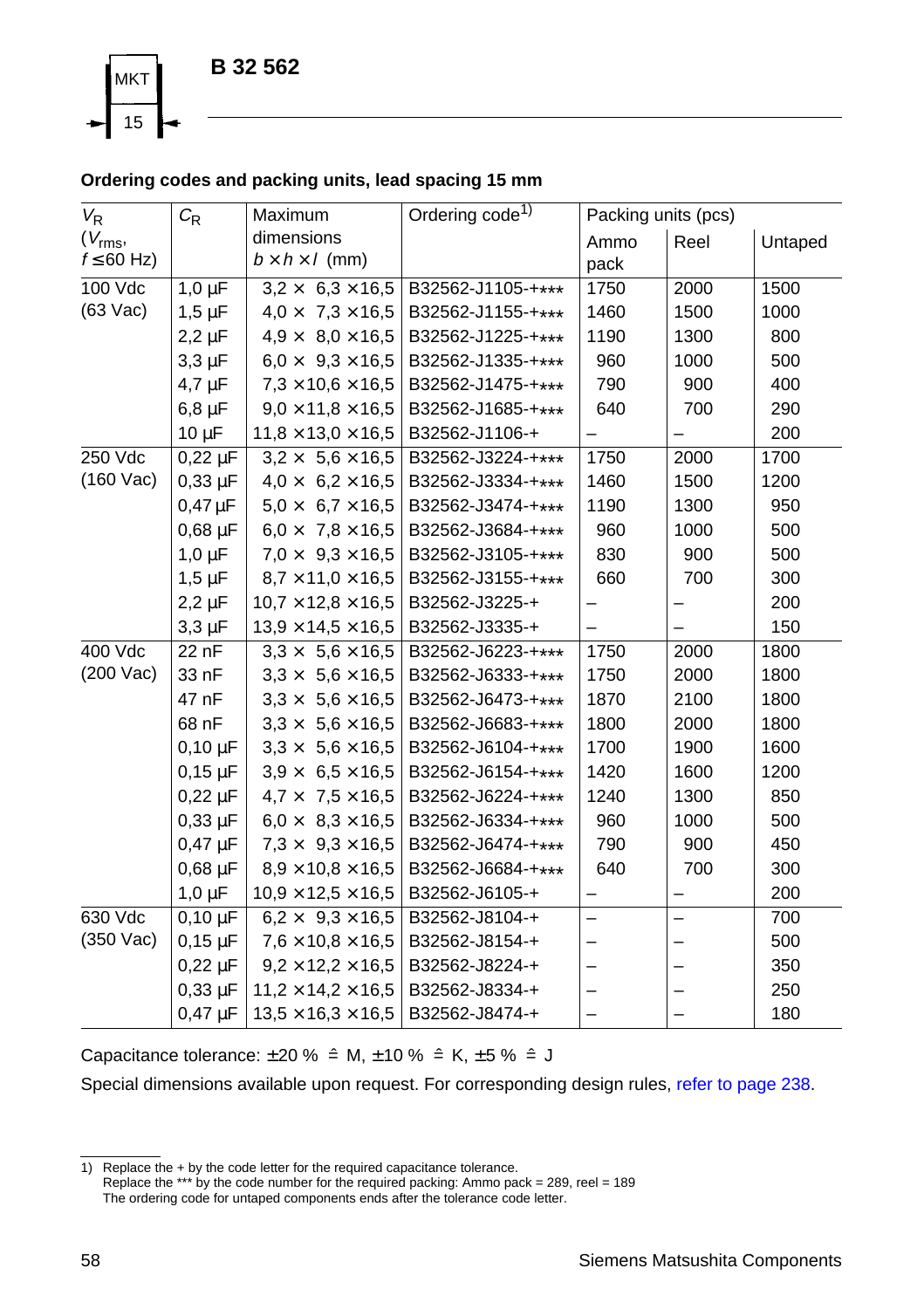

| $V_{\mathsf{R}}$    | $C_{R}$       | Maximum                                       | Ordering code <sup>1)</sup> | Packing units (pcs) |
|---------------------|---------------|-----------------------------------------------|-----------------------------|---------------------|
| $(V_{\text{rms}},$  |               | dimensions                                    |                             | Untaped             |
| $f \leq 60$ Hz)     |               | $b \times h \times l$ (mm)                    |                             |                     |
| 100 Vdc             | $1,5 \mu F$   | $5.0 \times 8.0 \times 24.0$                  | B32563-J1155-+              | 1400                |
| $(63\text{Vac})$    | $2,2 \mu F$   | $5.0 \times 8.2 \times 24.0$                  | B32563-J1225-+              | 1900                |
|                     | $3,3 \,\mu F$ | $5.0 \times 8.2 \times 24.0$                  | B32563-J1335-+              | 1900                |
|                     | $4.7 \mu F$   | $5.9 \times 9.0 \times 24.0$                  | B32563-J1475-+              | 1600                |
|                     | $6,8 \mu F$   | $7.0 \times 10.5 \times 24.0$                 | B32563-J1685-+              | 920                 |
|                     | $10 \mu F$    | $8,6 \times 12,2 \times 24,0$                 | B32563-J1106-+              | 960                 |
|                     | $15 \mu F$    | $10.9 \times 14.0 \times 24.0$                | B32563-J1156-+              | 620                 |
|                     | 22 µF         | $12,8 \times 17,2 \times 24,0$ B32563-J1226-+ |                             | 360                 |
| 250 Vdc             | $0,68 \mu F$  | $4.8 \times 7.2 \times 24.0$                  | B32563-J3684-+              | 1760                |
| $(160 \text{ Vac})$ | $1,0 \mu F$   | $5,6 \times 8,2 \times 24,0$                  | B32563-J3105-+              | 1140                |
|                     | $1,5 \mu F$   | $6.9 \times 9.5 \times 24.0$                  | B32563-J3155-+              | 920                 |
|                     | $2,2 \mu F$   | $8,3\times11,2\times24,0$                     | B32563-J3225-+              | 740                 |
|                     | $3,3 \mu F$   | $10,1 \times 13,5 \times 24,0$                | B32563-J3335-+              | 700                 |
|                     | $4.7 \mu F$   | $12,2 \times 15,5 \times 24,0$                | B32563-J3475-+              | 390                 |
| 400 Vdc             | $0,22 \mu F$  | $5.1 \times 8.0 \times 24.0$                  | B32563-J6224-+              | 1800                |
| $(200\text{Vac})$   | $0,33 \mu F$  | $5.1 \times 8.0 \times 24.0$                  | B32563-J6334-+              | 1700                |
|                     | $0,47 \mu F$  | $5.7 \times 8.3 \times 24.0$                  | B32563-J6474-+              | 1660                |
|                     | $0,68 \mu F$  | $6.9 \times 9.6 \times 24.0$                  | B32563-J6684-+              | 920                 |
|                     | $1,0 \mu F$   | $8,3 \times 11,2 \times 24,0$                 | B32563-J6105-+              | 850                 |
|                     | $1,5 \mu F$   | $10,3 \times 13,2 \times 24,0$                | B32563-J6155-+              | 660                 |
|                     | $2,2 \mu F$   | $12,6 \times 15,5 \times 24,0$                | B32563-J6225-+              | 360                 |

## <span id="page-6-0"></span>**Ordering codes and packing units, lead spacing 22,5 mm**

Capacitance tolerance:  $\pm 20 \%$   $\hat{=}$  M,  $\pm 10 \%$   $\hat{=}$  K,  $\pm 5 \%$   $\hat{=}$  J

<sup>1)</sup> Replace the + by the code letter for the required capacitance tolerance.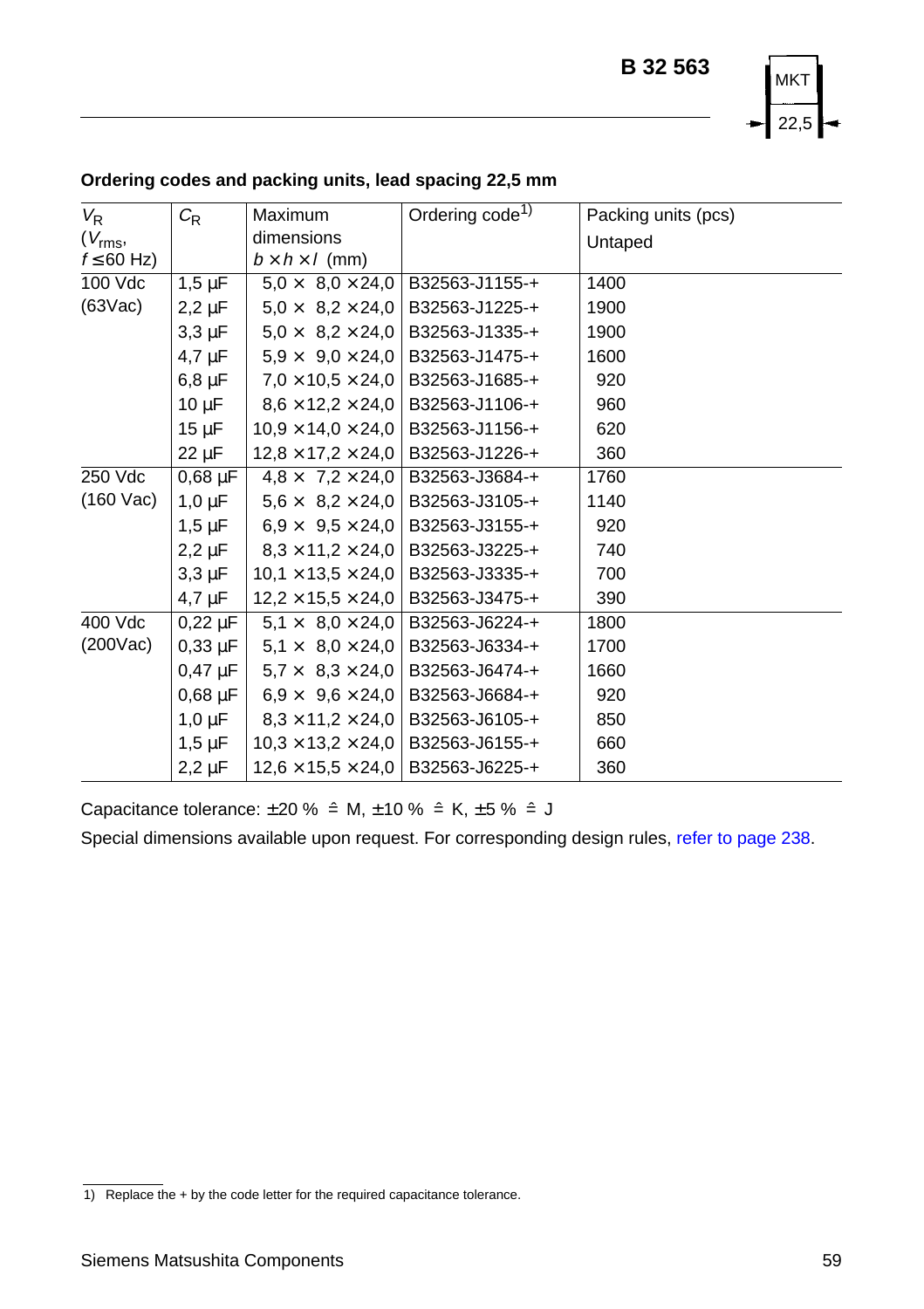<span id="page-7-1"></span><span id="page-7-0"></span>

# **Ordering codes and packing units, lead spacing 27,5 mm**

| $V_{\mathsf{R}}$    | $C_{R}$     | Maximum                        | Ordering code <sup>1)</sup> | Packing units (pcs) |
|---------------------|-------------|--------------------------------|-----------------------------|---------------------|
| $(V_{\rm rms},$     |             | dimensions                     |                             | Untaped             |
| $f \leq 60$ Hz)     |             | $b \times h \times l$ (mm)     |                             |                     |
| 100 Vdc             | $4.7 \mu F$ | $5.6 \times 8.3 \times 29.0$   | B32564-J1475-+              | 1000                |
| $(63\text{Vac})$    | $6,8 \mu F$ | $6.3 \times 9.5 \times 29.0$   | B32564-J1685-+              | 820                 |
|                     | $10 \mu F$  | $7.6 \times 11.0 \times 29.0$  | B32564-J1106-+              | 680                 |
|                     | $15 \mu F$  | $9,1 \times 13,5 \times 29,0$  | B32564-J1156-+              | 430                 |
|                     | $22 \mu F$  | $11.0 \times 16.0 \times 29.0$ | B32564-J1226-+              | 320                 |
|                     | $33 \mu F$  | $13,0 \times 19,8 \times 29,0$ | B32564-J1336-+              | 360                 |
| 250 Vdc             | $1,0 \mu F$ | $5.1 \times 7.6 \times 29.0$   | B32564-J3105-+              | 1620                |
| $(160 \text{ Vac})$ | $1,5 \mu F$ | $5.3 \times 10.2 \times 29.0$  | B32564-J3155-+              | 970                 |
|                     | $2,2 \mu F$ | $6.4 \times 11.8 \times 29.0$  | B32564-J3225-+              | 920                 |
|                     | $3,3 \mu F$ | $7,9 \times 14,0 \times 29,0$  | B32564-J3335-+              | 750                 |
|                     | $4.7 \mu F$ | $9.6 \times 15.8 \times 29.0$  | B32564-J3475-+              | 400                 |
|                     | $6,8 \mu F$ | $11.9 \times 18.0 \times 29.0$ | B32564-J3685-+              | 300                 |
|                     | $10 \mu F$  | $13,8 \times 22,5 \times 29,0$ | B32564-J3106-+              | 280                 |
| 400 Vdc             | $1,0 \mu F$ | $6.8 \times 11.2 \times 29.0$  | B32564-J6105-+              | 750                 |
| $(200 \text{ Vac})$ | $1,5 \mu F$ | $7,8 \times 14,2 \times 29,0$  | B32564-J6155-+              | 750                 |
|                     | $2,2 \mu F$ | $9,6 \times 16,4 \times 29,0$  | B32564-J6225-+              | 400                 |
|                     | $3,3 \mu F$ | $12.2 \times 18.8 \times 29.0$ | B32564-J6335-+              | 330                 |
|                     | $4.7 \mu F$ | $14.2 \times 22.8 \times 29.0$ | B32564-J6475-+              | 260                 |
| 420 Vdc             | $4.7 \mu F$ | $16,0 \times 20,0 \times 29,0$ | B32564-T6475-K              | 290                 |
| $(200 \text{ Vac})$ | $5,6 \mu F$ | $16.0 \times 20.0 \times 29.0$ | B32564-T6565-K              | 290                 |
|                     | $6,8 \mu F$ | $16,0 \times 20,0 \times 29,0$ | B32564-T6685-K              | 290                 |

Capacitance tolerance:  $\pm 20 \%$   $\hat{=}$  M,  $\pm 10 \%$   $\hat{=}$  K,  $\pm 5 \%$   $\hat{=}$  J

<sup>1)</sup> Replace the + by the code letter for the required capacitance tolerance.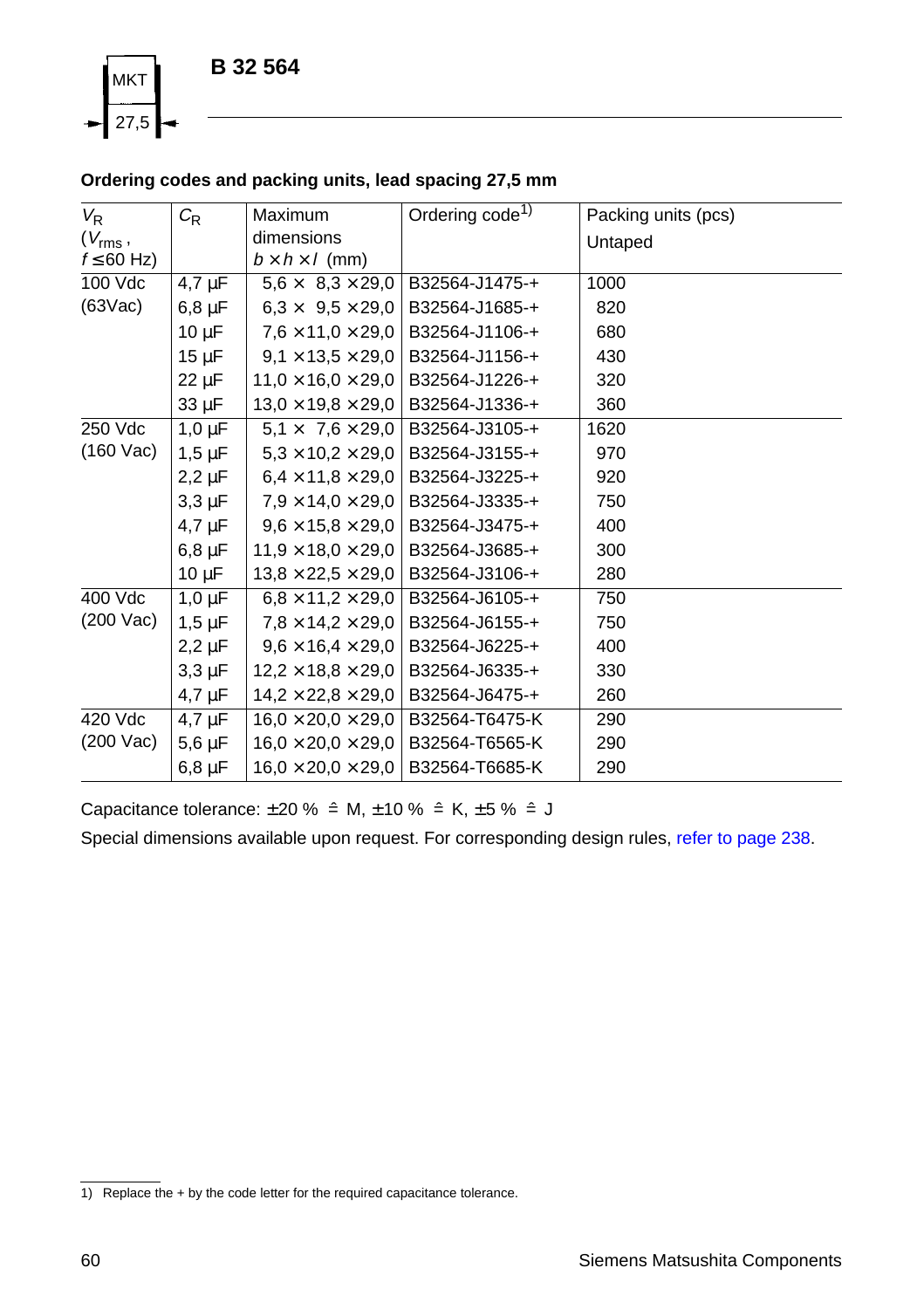**B 32 560 … B 32 564**

MKT

# <span id="page-8-0"></span>**Technical data**

| Climatic category<br>in accordance with IEC 68-1                                    | 55/100/561)                                                                                                                |                                                                       |    |                                               |                                                                |  |
|-------------------------------------------------------------------------------------|----------------------------------------------------------------------------------------------------------------------------|-----------------------------------------------------------------------|----|-----------------------------------------------|----------------------------------------------------------------|--|
|                                                                                     | $-55 °C$                                                                                                                   |                                                                       |    |                                               |                                                                |  |
| Lower category temperature $T_{min}$<br>Upper category temperature $T_{\text{max}}$ | + 100 °C (+ 125 °C for 1000 h and $V_C = 0.5 \cdot V_R$ )                                                                  |                                                                       |    |                                               |                                                                |  |
| Damp heat test                                                                      | 56 days/40 °C/93 % relative humidity                                                                                       |                                                                       |    |                                               |                                                                |  |
| Limit values after damp                                                             | Capacitance change $ \Delta C/C $<br>$\leq 5\%$                                                                            |                                                                       |    |                                               |                                                                |  |
| heat test <sup>1)</sup>                                                             | ≤ 3 · 10 <sup>-3</sup> (at 1 kHz)<br>Dissipation factor change $\Delta$ tan $\delta$<br>≤ 5 · 10 <sup>-3</sup> (at 10 kHz) |                                                                       |    |                                               |                                                                |  |
|                                                                                     | Insulation resistance $R_{\rm is}$                                                                                         | or time constant $\tau = C_{\rm R} \cdot R_{\rm is}$                  |    | $\geq$ 50 % of minimum<br>as-delivered values |                                                                |  |
| Reliability:                                                                        |                                                                                                                            |                                                                       |    |                                               |                                                                |  |
| Reference conditions<br>Failure rate                                                | 0,5 · $V_R$ ; 40 °C<br>2 ·10 <sup>-9</sup> /h = 2 fit                                                                      |                                                                       |    |                                               |                                                                |  |
|                                                                                     |                                                                                                                            | peratures, refer to page 276.                                         |    |                                               | For a conversion table for other operating conditions and tem- |  |
| Service life                                                                        | 200 000 h                                                                                                                  |                                                                       |    |                                               |                                                                |  |
| Failure criteria:                                                                   |                                                                                                                            |                                                                       |    |                                               |                                                                |  |
| <b>Total failure</b>                                                                |                                                                                                                            | Short circuit or open circuit                                         |    |                                               |                                                                |  |
| Failure due to variation                                                            |                                                                                                                            | Capacitance change $ \Delta C/C $                                     |    | >10%                                          |                                                                |  |
| of parameters                                                                       | Dissipation factor tan $\delta$                                                                                            |                                                                       |    | $> 2 \cdot$ upper limit value                 |                                                                |  |
|                                                                                     | Insulation resistance $R_{\text{is}}$                                                                                      |                                                                       |    |                                               | < 150 ΜΩ ( $C_R \le 0.33 \mu$ F)                               |  |
|                                                                                     |                                                                                                                            | or time constant $\tau = C_R \cdot R_{is}$                            |    | $< 50$ s                                      | $(C_R > 0.33 \mu F)$                                           |  |
| DC test voltage                                                                     | $1,4 \cdot V_R, 2 \overline{s}$                                                                                            |                                                                       |    |                                               |                                                                |  |
| Category voltage V <sub>C</sub>                                                     |                                                                                                                            | $T \leq 85^{\circ}$ C: $V_C = 1.0 \cdot V_R$ or $1.0 \cdot V_{rms}$   |    |                                               |                                                                |  |
| Operation with dc voltage or<br>ac voltage $V_{\text{rms}}$ up to 60 Hz             |                                                                                                                            | $T$ ≤ 100 °C: $V_C$ = 0,8 ⋅ $V_R$ or 0,8 ⋅ $V_{rms}$                  |    |                                               |                                                                |  |
| Category voltage for                                                                |                                                                                                                            | $T$ ≤ 100 °C: $V_C$ = 1,25 ⋅ $V_R$ or 1,0 ⋅ $V_{rms}$ for max. 2000 h |    |                                               |                                                                |  |
| short operating periods                                                             |                                                                                                                            | $T$ ≤ 125 °C: $V_C$ = 0,5 ⋅ $V_R$ or 0,5 ⋅ $V_{rms}$ for max. 1000 h  |    |                                               |                                                                |  |
| Dissipation factor tan $\delta$ (in 10 <sup>-3</sup> )<br>at 20 $\degree$ C         |                                                                                                                            | $C_R$ ≤ 0,1 μF $\Big $ 0,1 μF < $C_R$ ≤ 1 μF $\Big $ $C_R$ > 1 μF     |    |                                               |                                                                |  |
| (upper limit values)                                                                | 1 kHz<br>at                                                                                                                | 8                                                                     | 8  |                                               | 10                                                             |  |
|                                                                                     | 10 kHz                                                                                                                     | 15                                                                    | 15 |                                               |                                                                |  |
|                                                                                     | 100 kHz                                                                                                                    | 30                                                                    |    |                                               |                                                                |  |
| Insulation resistance $R_{\text{is}}$                                               | $V_{\mathsf{R}}$                                                                                                           | $C_{\rm R} \leq 0.33$ µF                                              |    | $C_{\rm R}$ > 0,33 $\mu$ F                    |                                                                |  |
| or time constant $\tau = C_{\rm R} \cdot R_{\rm is}$                                | $\leq 100$ Vdc                                                                                                             | 3750 MΩ                                                               |    | 1250 s                                        |                                                                |  |
| at 20 °C, rel. humidity $\leq 65$ %<br>(minimum as-delivered values)                | $\geq$ 250 Vdc                                                                                                             | 7500 MΩ                                                               |    | 2500 s                                        |                                                                |  |

<sup>1)</sup> According to CECC 30401-007, test criteria must be met after exposure to damp heat for 21 days.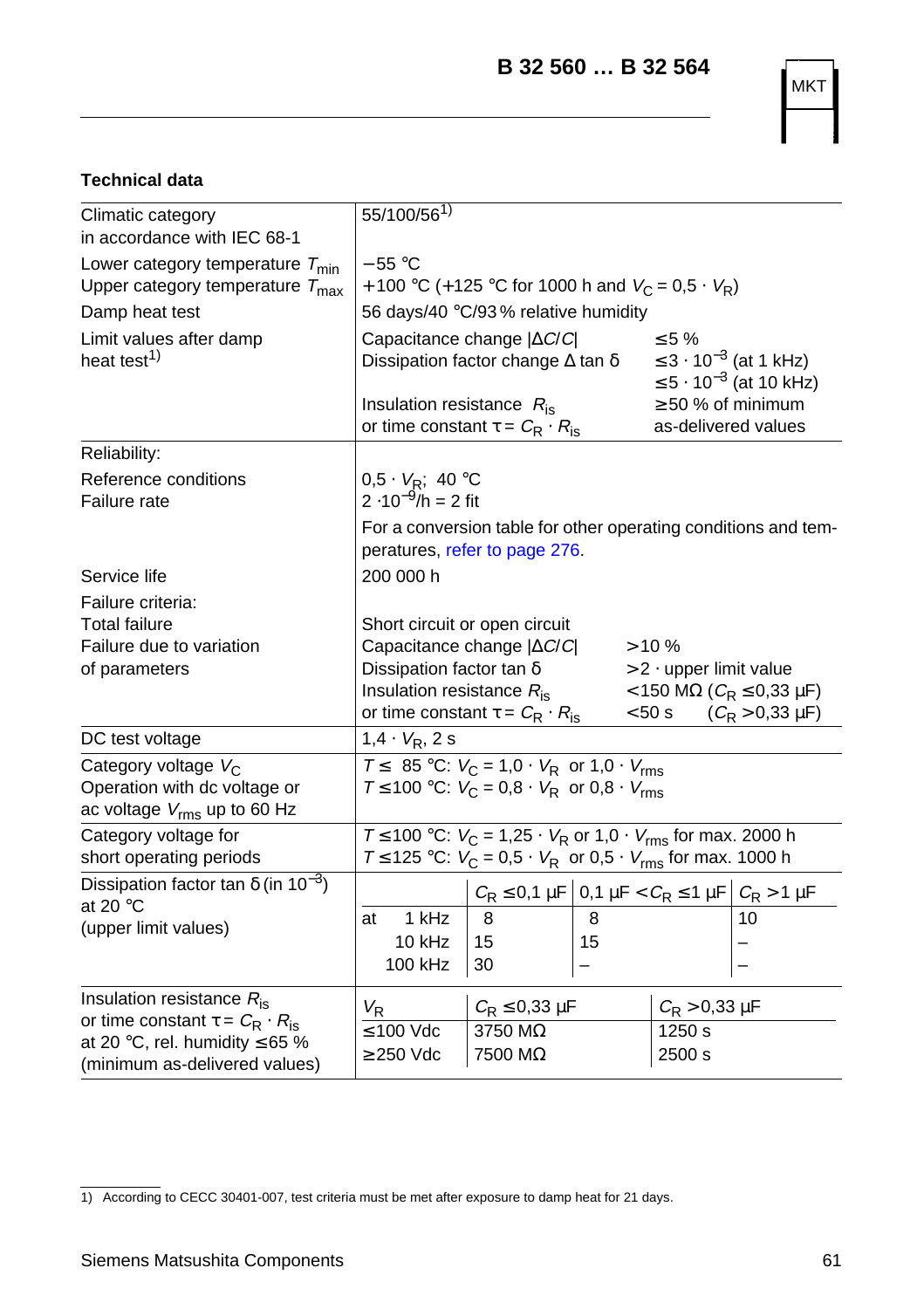# **B 32 560 … B 32 564**

Impedance Z KMK0418-A  $10^1$ versus  $\Omega$ frequency f (typical values) Z  $10<sup>0</sup>$ 5  $10^{-1}$ 5 ا ئ<br>133  $10^{-2}$ 5  $10^{-3}$  $10<sup>5</sup>$  $10<sup>6</sup>$  $10<sup>7</sup>$  $10^{8}$ 5 5  $Hz$  $\overline{f}$ 

## **Pulse handling capability**

MKT

Maximum permissible voltage change per unit of time for non-sinusoidal voltages (pulse, sawtooth).

| $V_{\mathsf{R}}$ |                  | Max. rate of voltage rise $V_{\text{pp}}/\tau$ in V/µs (for $V_{\text{pp}} = V_{\text{R}}$ ) |       |         |         |  |  |  |  |  |
|------------------|------------------|----------------------------------------------------------------------------------------------|-------|---------|---------|--|--|--|--|--|
|                  |                  | Lead spacing                                                                                 |       |         |         |  |  |  |  |  |
|                  | $7.5 \text{ mm}$ | $10 \text{ mm}$                                                                              | 15 mm | 22,5 mm | 27,5 mm |  |  |  |  |  |
| 63 Vdc           | 120              |                                                                                              |       |         |         |  |  |  |  |  |
| 100 Vdc          | 150              | 75                                                                                           | 50    | 50      | 25      |  |  |  |  |  |
| 250 Vdc          | 200              | 150                                                                                          | 100   | 100     | 50      |  |  |  |  |  |
| 400 Vdc          | 275              | 175                                                                                          | 125   | 125     | 60      |  |  |  |  |  |
| 420 Vdc          |                  |                                                                                              |       |         | 60      |  |  |  |  |  |
| 630 Vdc          | 320              |                                                                                              | 150   |         |         |  |  |  |  |  |

For  $V_{\rm pp} < V_R$  , the permissible voltage rise rate value  $V_{\rm pp}/\tau$  may be multiplied by the factor  $V_R/V_{\rm pp}$ . Also refer to the calculation example on [page 250](#page-19-0).

| Lead spacing     |                 |                 |                                                                                |         |  |  |  |  |  |  |
|------------------|-----------------|-----------------|--------------------------------------------------------------------------------|---------|--|--|--|--|--|--|
| $7.5 \text{ mm}$ | $10 \text{ mm}$ | $15 \text{ mm}$ | 22,5 mm                                                                        | 27,5 mm |  |  |  |  |  |  |
| 15 000           |                 |                 |                                                                                |         |  |  |  |  |  |  |
| 30 000           | 15 000          | 10 000          | 10 000                                                                         | 5 0 0 0 |  |  |  |  |  |  |
| 100 000          | 75 000          | 50 000          | 50 000                                                                         | 25 000  |  |  |  |  |  |  |
| 220 000          | 140 000         | 100 000         | 100 000                                                                        | 50 000  |  |  |  |  |  |  |
|                  |                 |                 |                                                                                | 50 000  |  |  |  |  |  |  |
| 400 000          |                 | 190 000         | -                                                                              |         |  |  |  |  |  |  |
|                  |                 |                 | Pulse characteristic $k_0$ in $\sqrt{2}/\mu s$ (for $V_{\text{pp}} \leq V_R$ ) |         |  |  |  |  |  |  |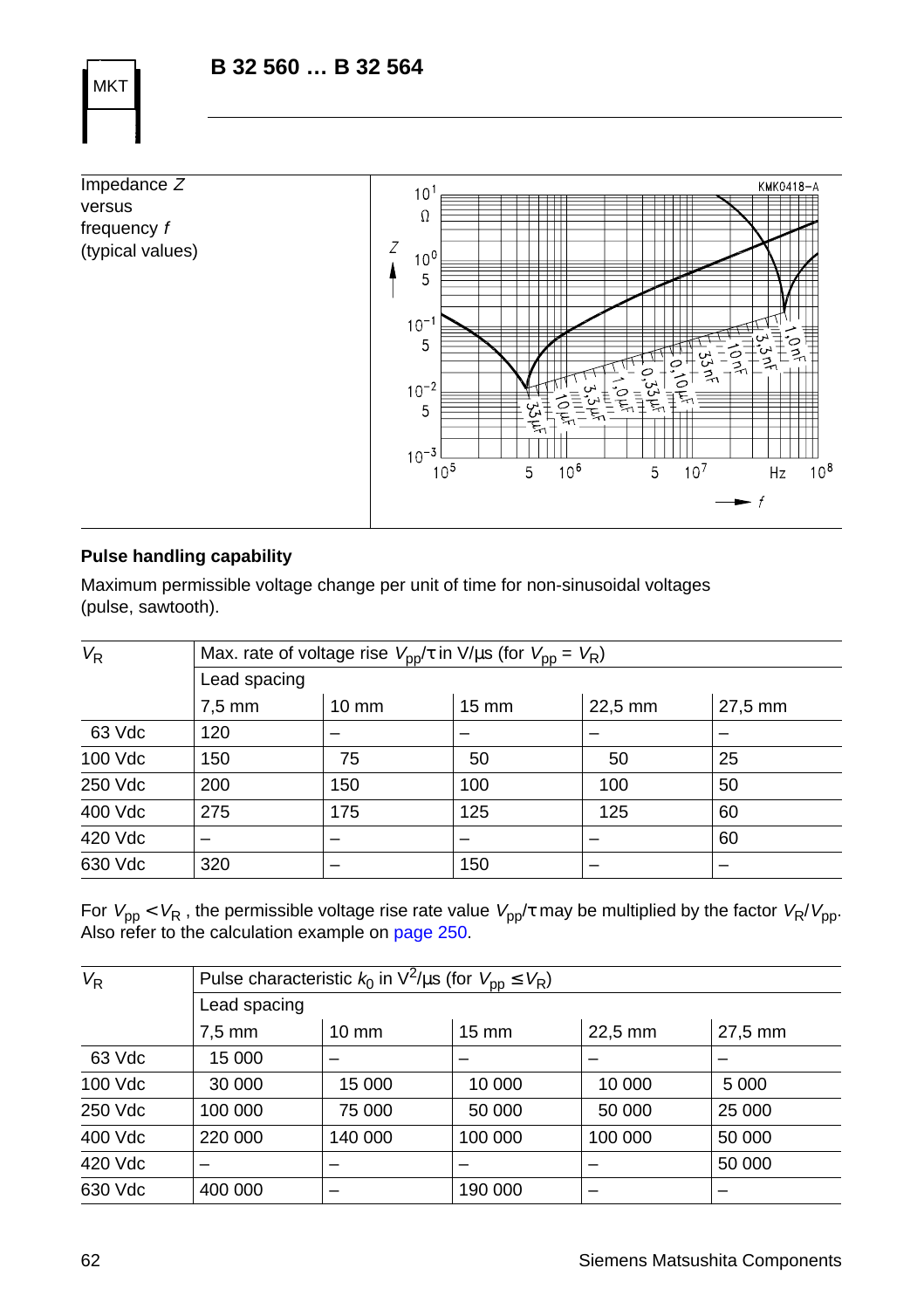

### **Lead spacing 7,5 mm**



63 Vdc/ 40 Vac 100 Vdc/ 63 Vac



250Vdc/ 160Vac 400 Vdc/ 200 Vac



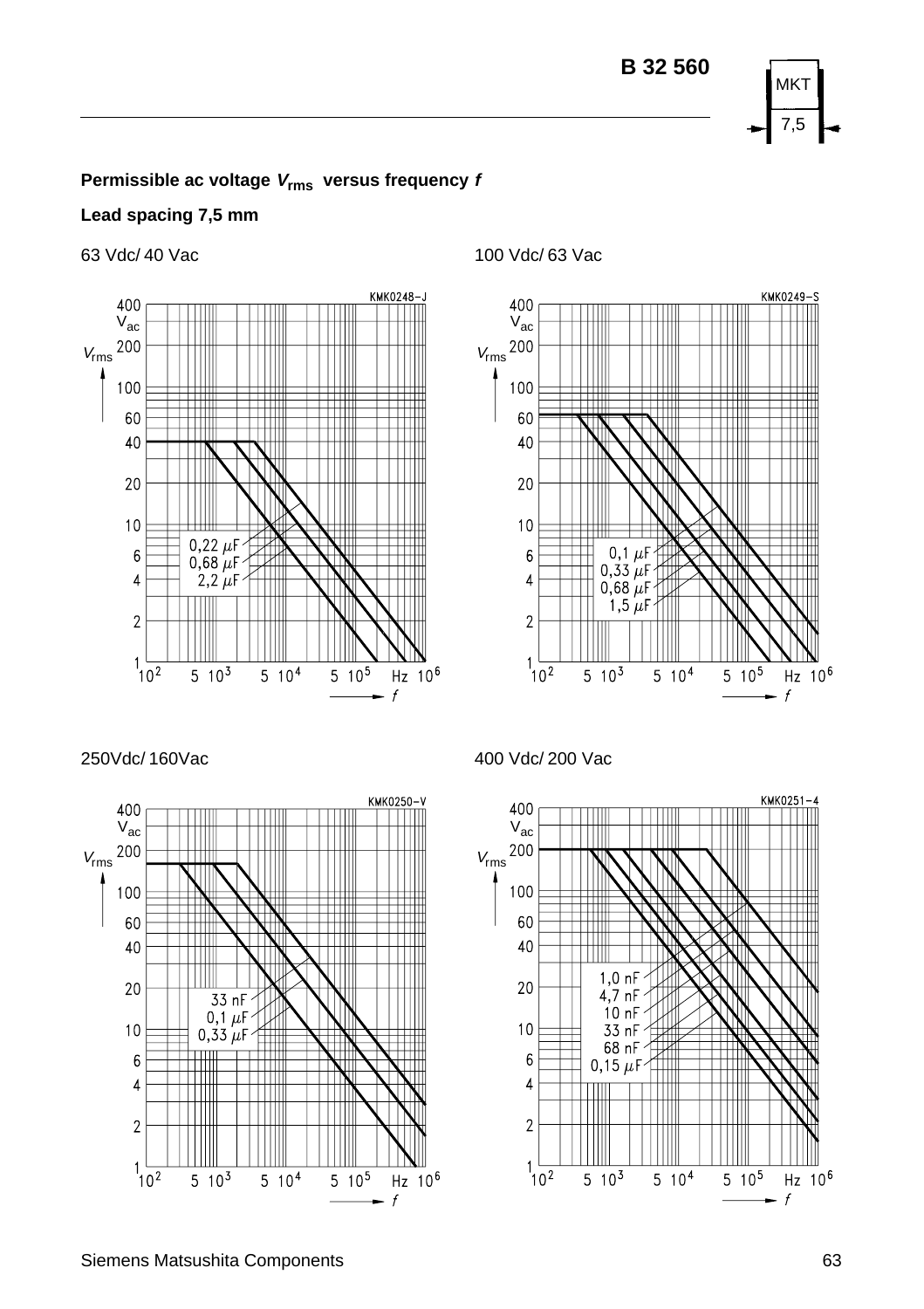

**Permissible ac voltage <sup>V</sup>rms versus frequency <sup>f</sup> Lead spacing 7,5 mm**

630 Vdc/ 400 Vac

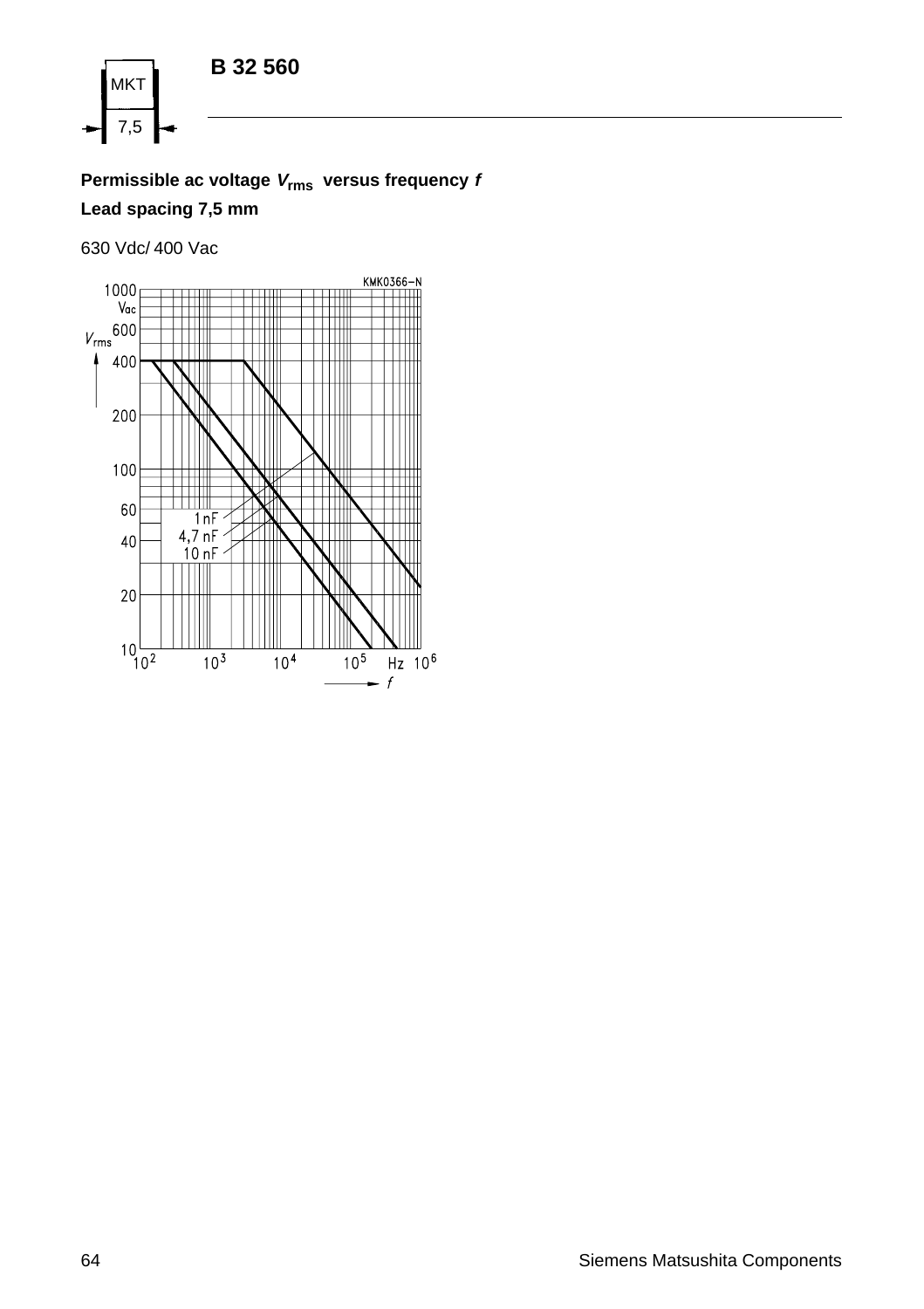## **Lead spacing 10 mm**



400 Vdc/ 200 Vac



100 Vdc/ 63 Vac 250 Vdc/ 160 Vac

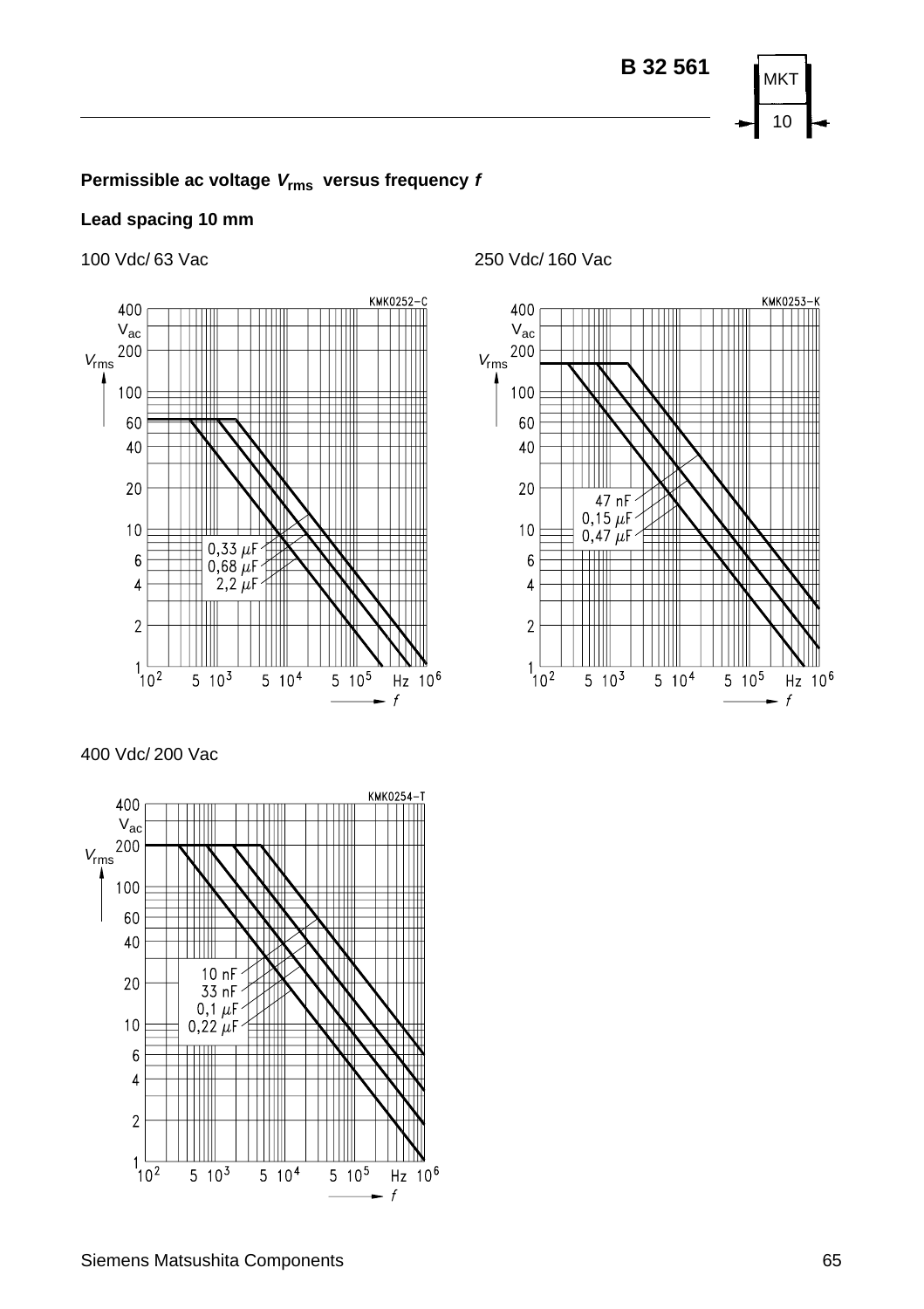

### **Lead spacing 15 mm**



400 Vdc/200 Vac 630 Vdc/350 Vac



100 Vdc/63 Vac 250 Vdc/ 160 Vac





66 Siemens Matsushita Components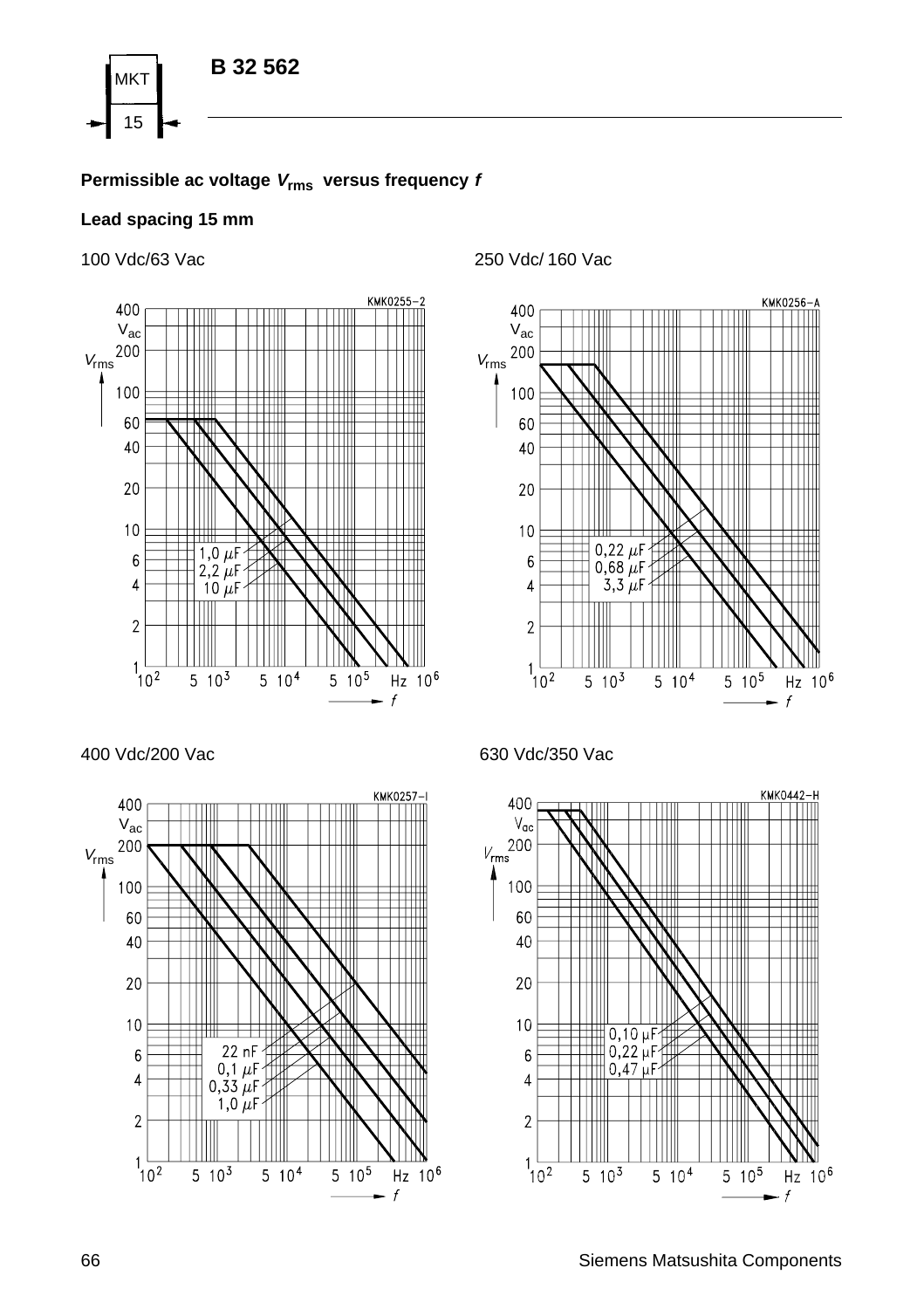

### **Lead spacing 22,5 mm**



400 Vdc/ 200 Vac



100 Vdc/ 63 Vac 250 Vdc/ 160 Vac